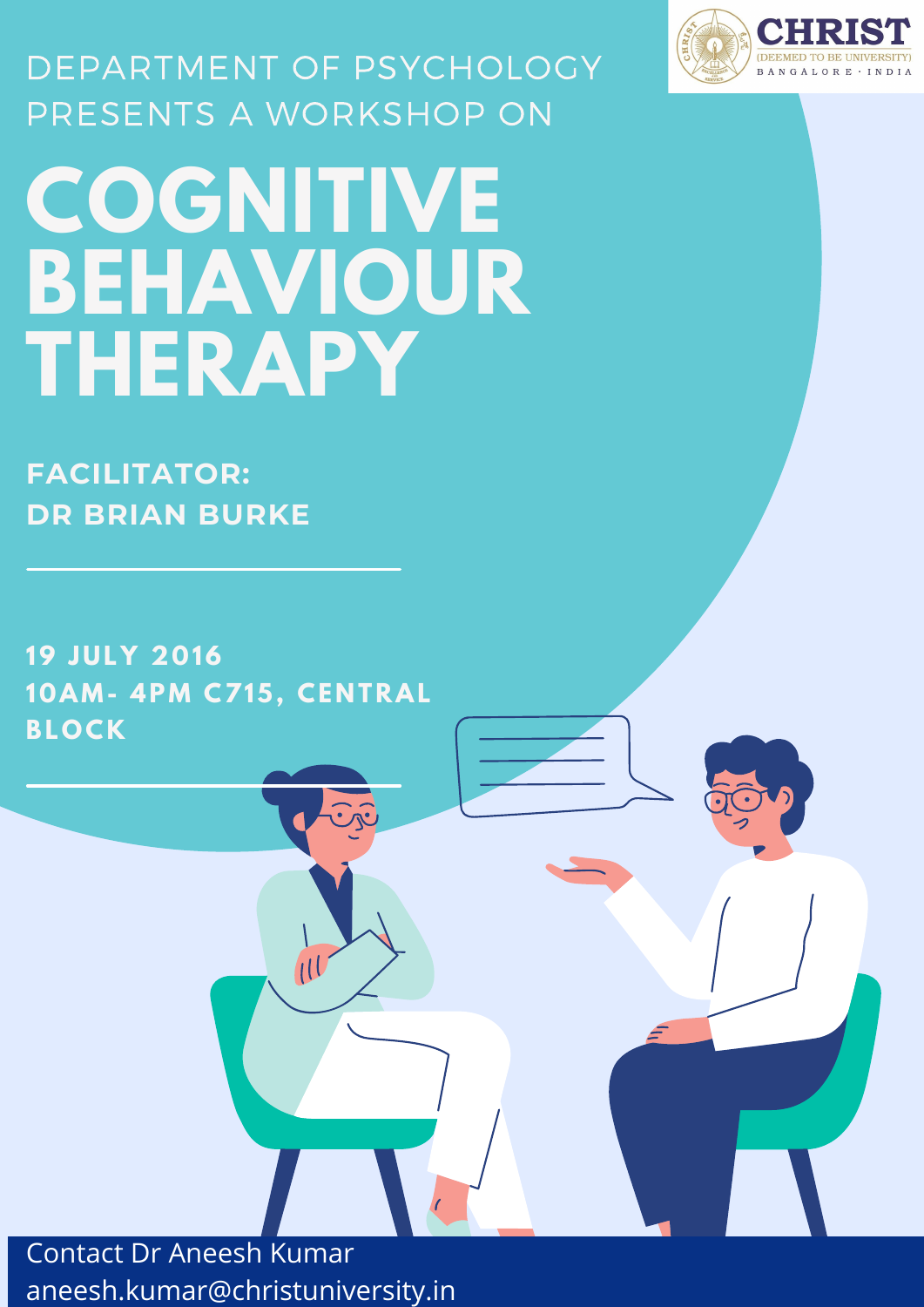## Department of Psychology Workshop on Cognitive Behaviour Therapy

Dr. Brian Burke. Professor of Psychology. Fort Lewis College, Colorado conducted a brief workshop on cognitive behaviour therapy (CBT) on 19 July, 2016 for the final year students of Maters in Counselling Psychology. Brian Burke is a clinical psychologist whose principal academic interests include motivational interviewing, college teaching, and terror management theory. Dr. Burke has published several meta-analyses of studies evaluating the efficacy of motivational interviewing. The workshop was rooted in theory and his clinical experience and had practical elements which made the content more relatable.

During the session. Dr. Burke spoke about how cognitive behaviour therapy (CBT) is one of the most empirically supported therapies which has a strong research base established via randomized controlled trials. He took he students through the basic tenets of cognitive behaviour therapy (CBT) and its theoretical framework which is comprised primarily of the ABC(DE) model. He conductedand supervised few practice sessions in dyads to help students familiarize with the process. The students were very involved in the exercises and asked pertinent questions in light of their experiences at various internship sites. Dr. Burke îterated the importance of carrying out the learning in session to the world outside. The safe space and referred to this application as being instrumental in bringing about lasting cognitive and behavioural change. Throughout the session, Dr. Burke kept drawing parallels between Rational Emotive Behaviour Therapy (REBT) and CBT and highlighted the subtle differences between the two just to paint a more holistic picture of the two schools. The session was helpful for counsellor trainees to enhance their skills and knowledge. Dr. Burke engaged the students in the activities and responded to their quires patiently.

of  $P_{S_1}$  $\sim$ TIst

 $T-S$ Se  $2\pi$ <br>the Department Head of the Department

Department of Psycholog

Head of the Departmem Dept. of Psychology Christ University Bangalore - 560 029